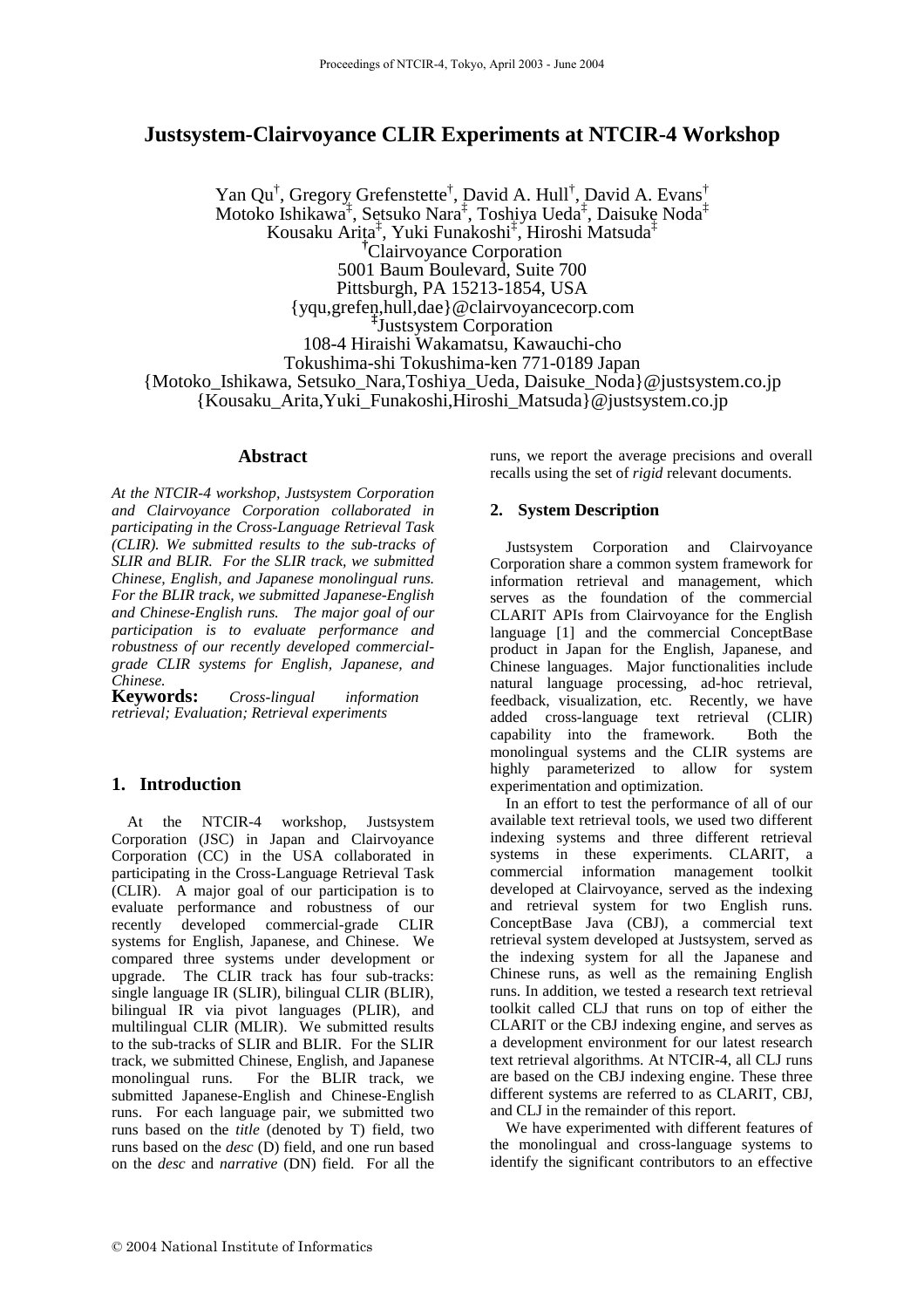IR system. In the following, we first present components and features shared by both the monolingual and bilingual retrieval system: indexing, retrieval, pseudo-relevance feedback, and multi-word term down-weighting. Then we present strategies related to bilingual retrieval, including query translation disambiguation and translation structuring.

#### **2.1 Indexing and Retrieval**

Both CLARIT and CBJ use NLP for tokenization, storing individual words, full noun phrases, and attested sub-phrases as index terms. An attested sub-phrase is a constituent of a longer noun phrase that also appears independently as a full noun phrase elsewhere in the document collection. CLARIT uses a lexicon-based tokenizer and finite state machine based grammar for English processing. CBJ uses a statistical part-of-speech tagger for tokenization and finite state machine based grammar for processing English, Japanese and Chinese. Indexing involves statistical analysis of a text corpus and construction of an inverted index, with each index entry specifying the index word and a list of texts. Both systems allow the index to be built upon full documents or variablelength subdocuments. We used subdocuments as the basis for indexing and document scoring in our experiments. Sub-documents range in size from 8 to 20 sentences and average about 12 sentences in length.

Retrieval is based on the vector space retrieval model. Various similarity measures are supported in the model. For CBJ and CLARIT in NTCIR-4, we used the dot product function for computing similarities between a query and a document:

$$
sim(Q, D) = \sum_{t \in Q \cap D} W_Q(t) \bullet W_D(t) \tag{1}
$$

where  $W<sub>O</sub>(t)$  is the weight associated with the query term *t* and  $W_D(t)$  is the weight associated with the term *t* in the document *D*. The two weights were computed as follows:

$$
W_D(t) = T F_D(t) \bullet I D F(t) \tag{2}
$$

$$
W_Q(t) = C(t) \bullet TF_Q(t) \bullet IDF(t) \tag{3}
$$

where IDF and TF are standard inverse document frequency and term frequency statistics, respectively. *IDF(t)* was computed with the target corpus for retrieval. The coefficient  $C(t)$  is an "importance coefficient", which can be modified either manually by the user or automatically by the system (e.g., updated during feedback).

CLJ uses the same inner produce of the query term weights  $W_Q(t)$  and the document term weights  $W_D(t)$  as shown in formula (1) to compute the similarity score between query  $Q$  and

document *D* . The query term weights are computed with formula (3) again with the coefficient  $C(t)$  for assigning differential weights to terms.

The document term weights are standard BM25 [7], as shown in formula (4), in which  $k<sub>l</sub>$  is the term frequency smoothing parameter, *b* is the document length smoothing parameter, *d* is the document length, and  $\Delta$  is the average document length in the collection.

$$
W_D(t) = \frac{(k_1 + 1) * T F_D(t)}{k_1 [(1 - b) + b * (d/\Delta)] + T F_D(t)}
$$
(4)

## **2.2 Query Expansion**

Query expansion through (pseudo-) relevance feedback has proved to be effective for improving IR performance. We used pseudo-relevance feedback for augmenting the queries. After retrieving some documents for a given topic from the target corpus, we took a set of top ranked documents, regarding them as relevant documents to the query, and extracted terms from the these documents. We use two formulae – Prob2 and Rocchio – for extracting and ranking terms for expansion.

$$
\text{Prob2}(t) = \log(R_t + 1) \times \left( \log \frac{N - R + 2}{N_t - R_t + 1} - 1) - \log \frac{R + 1}{R} - 1) \right) \tag{5}
$$

where *N* is the number of sub-documents in the reference corpus,  $N_t$  is the number of subdocuments that contain the term *t* in the corpus, *R* is the number of sub-documents in the top *n* documents, and  $R_t$  is the number of sub-documents that contain the term *t* in the top *n* documents. The *k* terms with the highest score according to this measure are selected and merged with original query to create the final expanded query.

Another formula for extracting terms is a modified version of the Rocchio formula to rank terms in a given set of documents:

$$
Rocchio (t) = IDF (t) \cdot \frac{\sum_{D \in DocSet} TF_D (t)}{NumDoc} \quad (6)
$$

where  $IDF(t)$  is the Inverse Document Frequency of term *t* in reference database, NumDoc the number of documents in the given set of documents, and  $TF_D(t)$  the term frequency score for term *t* in document D.

Once terms for expansion were extracted and ranked, they were combined with the original terms in a query to form an expanded query.

$$
Q_{new} = k \times Q_{orig} + Q_{exp}
$$
 (7)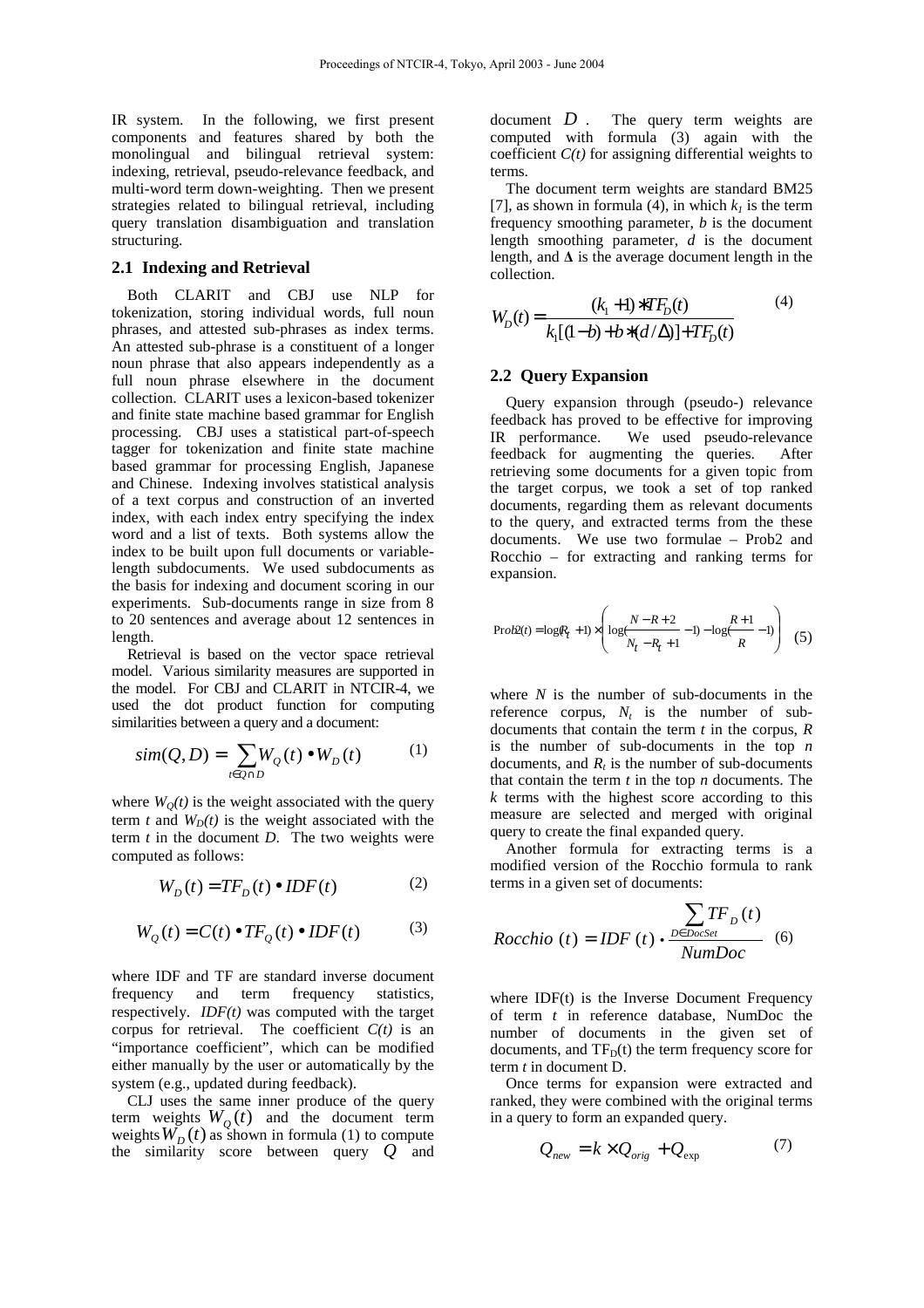in which *Qnew* , *Qorig* , *Qorig* stand for the new expanded query, the original query, and terms extracted for expansion, respectively. Weighting options for  $Q_{\text{exp}}$  include:

- Constant: all expansion terms take the same weight (e.g.,  $W(t) = 1$ )
- Normalized: the expansion terms take the Rocchio or Prob2 scores normalized by their appropriate max scores, e.g., with the Rocchio formula,

$$
W(t) = \frac{W_{Rocchio}(t)}{\max(W_{Rocchio}(t))}
$$
(8)

• Scaled: both *Qorig* and *Q*exp are normalized with the sum of the term scores. For  $Q_{orig}$ , the original weights are used. For  $\overline{Q}_{\text{exp}}^{\text{orig}}$ , the Rocchio or Prob2 scores are used. E.g., with the Prob2 formula,

$$
W(t) = \frac{W_{\text{Pr}ob2}(t)}{\sum W_{\text{Pr}ob2}(t)}
$$
(9)

The following is a complete description of the term scoring and expansion steps using CLJ as an example:

- Retrieve the top **10** documents using the original query **Qorig** and weight function **BM25(k1=1.2, ) and phrase weight =**  $**0.1**$
- Select the top **35** terms based on the Prob2 formula after throwing out all terms with frequency one in the top 10 documents to create **Qexp**. The original query terms are included in the selection process.
- Merge the queries as follows:  $Q_{new} = 0.25 \times Q_{orig}$ **+ Qexp** [Note that **Qorig** and **Qexp** are normalized so that their weights sum to 1.0 prior to merging.]
- Retrieve the final document set using **Qnew** and weight function  $BM25(k_1=1.2, b=0.3)$  and phrase weight  $= 0.2$

For CLJ, all parameters were optimized on the NTCIR-3 query set for the three languages as a whole. We did not try to optimize on each language independently to reduce over-fitting. In practice, we have found the optimal parameters to be very similar for all languages. For CBJ and CLARIT, we optimized on the NTCIR-3 query sets for individual language pairs. The settings will be reported in sections with the corresponding evaluation runs.

## **2.3 Multi-Word Term Down-weighting**

Fujita (1999) observed that down-weighting of phrasal terms helped with retrieval performance for<br>the NTCIR-1 tasks [2]. We confirmed this the NTCIR-1 tasks  $[2]$ . observation in our training experiments with NTCIR-3 data [3]. We applied down-weighting

phrasal terms in all three retrieval systems with the use of the coefficient *C(t)*. For NTCIR-4, we applied a weight of 1.0 to all words and 0.1 or 0.2 to all multi-word phrases.

#### **2.4 Cross-Lingual Retrieval Strategies**

For bilingual CLIR, we adopted query translation as the means for bridging the language gap between the query language (e.g., Japanese) and the document language (e.g., English).

In addition to the language independent features such as pseudo-relevance feedback and multi-word term down-weighting, we have implemented several cross-language specific strategies: (1) translation term filtering, (2) translation disambiguation, (3) down-weighting of multi-word terms, (4) suppression of translations with low distribution, and (5) translation structuring. We describe these in detail below.

First, we filter out one-character source language terms or one-character subterms, as we have observed in our training experiments that these terms often result from wrong segmentation or that these terms are too ambiguous.

Then, the remaining terms are translated via look-up in the bilingual dictionaries. Multiple translations of a source term are disambiguated through the parallel corpora. We use the aligned Yomiuri Japanese–English parallel corpora [9]. The process is as follows:

- 1) Get translations for each term in the source language query;
- 2) For a source term that has multiple possible translations, search for sentences in the source language corpus that contain the source term in the query;
- 3) Obtain corresponding sentences in the target language corpus;
- 4) Keep translations of the source terms that are present in the obtained target language sentences;
- 5) Collate the kept translations into a target language query.

Third, we apply several down-weighting techniques. The weight of multi-word terms is multiplied by 0.2; weights for translations for parts of phrases are multiplied by 0.8.

Fourth, we suppress translations of terms and multi-word terms with low distributions. The intuition is that if a translation has very low distribution, then it is unlikely to be a good translation.

Finally, multiple translations are balanced in retrieval [6]. To compute similarity scores between a document *D* in the target language and multiple translations *t<sup>i</sup>* of a source term *s*, we use only one translation that produces the highest similarity score (MAX), which is computed as the highest similarity among all similarities between *D* and each target language term *t* translated from *s.*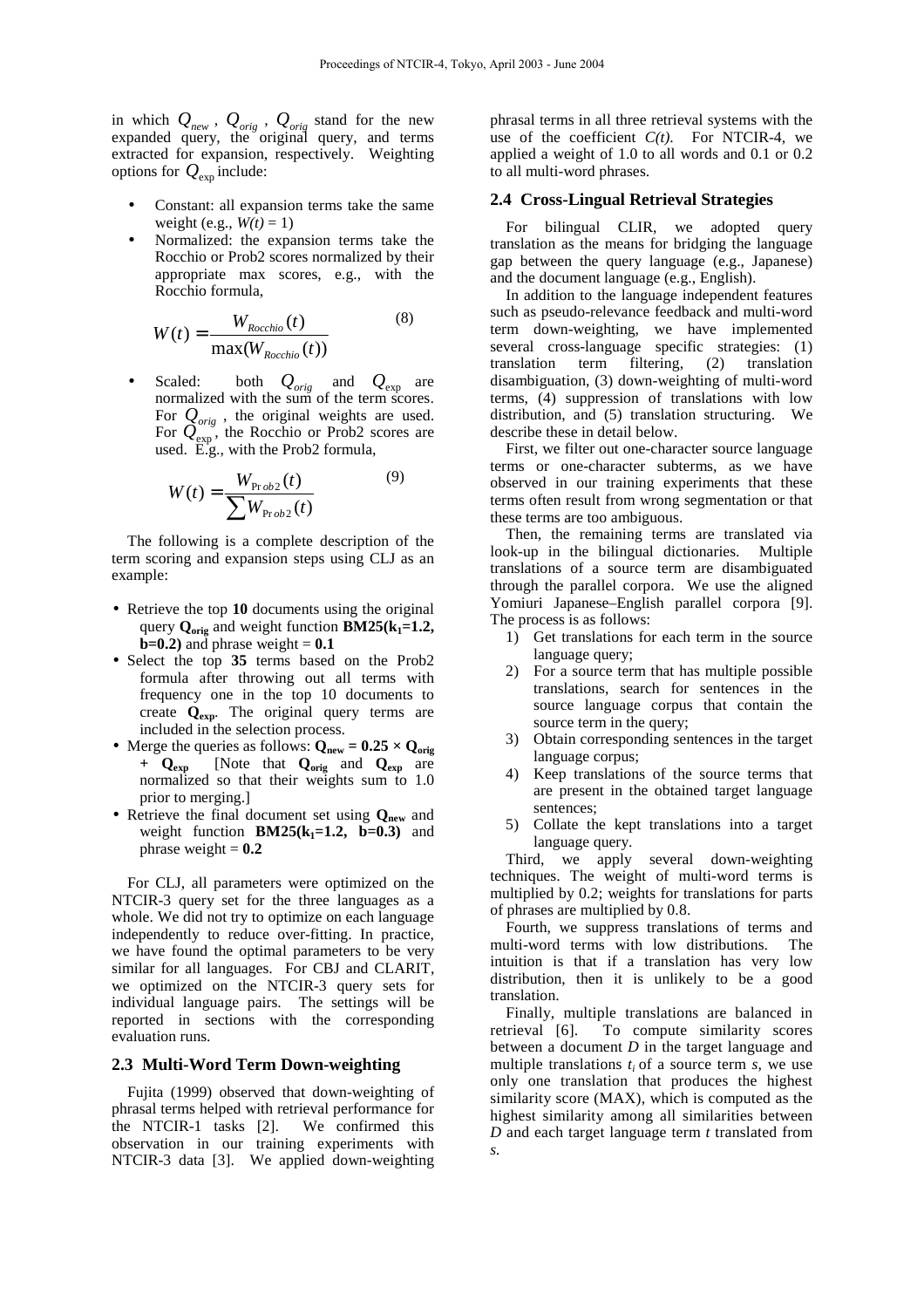## **3. CLIR Retrieval Track**

We have participated in two sub-tracks of the CLIR track: single language IR (SLIR) and bilingual IR (BLIR). For details on the CLIR track and its sub-tracks, the topic sets, the document collections, and evaluation of the tracks, the reader is referred to the overview of the CLIR track [4]. For SLIR, we submitted runs for Japanese, English, and Chinese monolingual retrieval. For BLIR, we submitted runs for Japanese-English and Chinese-English retrieval. We report the results of these runs based on evaluation against "rigid" relevant documents.

## **3.1 Single Language IR track**

This section describes the parameters used for the monolingual runs at NTCIR-4. First, the documents and topics were parsed into linguistically meaningful units: NPs, Adj, Adv, and Verbs, which were then used as indexing terms for building monolingual database. For Japanese and Chinese, we used CBJ for such processing. For English, we used either CLARIT or CBJ (used by CLJ). Surface variants were normalized to their root forms. Stop word lists were constructed for the three languages to filter out general stop words and query-dependent words such as 記 述 /description and 内容/information.

For Chinese processing, the part-of-speech tagger in CBJ was originally developed for simplified Chinese. We conducted character-based substitution between simplified Chinese characters and traditional Chinese characters to make the module process traditional Chinese characters. The simple conversion was prone to error because of the ambiguity in converting traditional Chinese characters to simplified Chinese characters.

#### **3.1.1 Japanese Retrieval**

For Japanese retrieval, we used CBJ to process the documents and topics. For retrieval, we compared CBJ and CLJ. CBJ used formulae (2) and (3) term weighting and the Rocchio method was used for extracting terms. We used the top 30 terms from the top 30 documents for query expansion. Formula (8) was used for feedback term weighting. The CLJ system used Prob2 for extracting 35 query expansion terms from the top 10 documents and formula (9) for merging expansion terms with the original query terms.

The official results from NTCIR-4 were presented in Table 1. CLJ outperformed CBJ overall.

From the description of the term weighting algorithms in section 2.2, we see that CLJ has a lot of parameters. This is not a serious drawback as long as an appropriate set of default parameters is available and the system is relatively robust to minor changes in the parameter settings. In order to measure the robustness of the system, we performed a sensitivity analysis on the monolingual Japanese title run from CLJ, based on the rigid relevance judgments. For each of the system components, we compute average precision over a range of parameter values. To conserve space, we report only the total range of results, rather than the complete performance table. The first row of Table 2 shows the pre-expansion performance. All other results are computed after query expansion.

| Run                                                                                                            | Feature           | Avg prec | Recall    |  |  |
|----------------------------------------------------------------------------------------------------------------|-------------------|----------|-----------|--|--|
| $J-J-T-cbi$                                                                                                    | Rocchio           | 0.2686   | 4487/7137 |  |  |
|                                                                                                                | Formula (8)       |          |           |  |  |
| J-J-T-cli                                                                                                      | Prob <sub>2</sub> | 0.389    | 5868/7137 |  |  |
|                                                                                                                | Formula (9)       |          |           |  |  |
| $J-J-D-cbj$                                                                                                    | Rocchio           | 0.2622   | 4417/7137 |  |  |
|                                                                                                                | Formula (8)       |          |           |  |  |
| J-J-D-cli                                                                                                      | Prob <sub>2</sub> | 0.3747   | 5684/7137 |  |  |
|                                                                                                                | Formula (9)       |          |           |  |  |
| En antaŭ de la provincia de la provincia de la provincia de la provincia de la provincia de la provincia de la |                   |          |           |  |  |

**Table 1: Japanese Retrieval, Rigid** 

We can see that performance varies by no more than about 10% for each set of parameters, indicating that the system is relatively stable (Table 2). Even more encouraging, we find that optimizing over the NTCIR-3 collection was extremely effective, putting us at or near the top of the range in every case. The only way we could have improved our performance would have been to expand with 30 terms instead of 35, giving us a meager gain of 0.002.

| Parameters                           | Submission | Range           |
|--------------------------------------|------------|-----------------|
| <b>BM25</b> $(k_1, b)$               | 0.311      | $0.306 - 0.311$ |
| Phrase weight $(0.0-1.0)$            | 0.389      | 0.361-0.389     |
| # docs $(5-20)$<br># terms $(20-40)$ | 0.389      | 0.361-0.391     |
| Query weight (0.0-1.0)               | 0.389      | 0.366-0.389     |

**Table 2: Japanese Retrieval Parameter Calibration, Rigid** 

#### **3.1.2 English Retrieval**

| run                     | feature           | Avg prec | Recall    |  |  |
|-------------------------|-------------------|----------|-----------|--|--|
| E-E-T-clarit            | Rocchio           | 0.3145   | 4403/5866 |  |  |
|                         | Formula (8)       |          |           |  |  |
| E-E-T-cli               | Prob <sub>2</sub> | 0.3412   | 4259/5866 |  |  |
|                         | Formula (9)       |          |           |  |  |
| E-E-D-clarit            | Rocchio           | 0.307    | 4380/5866 |  |  |
|                         | Formula (8)       |          |           |  |  |
| E-E-D-cli               | Prob <sub>2</sub> | 0.3382   | 4500/5866 |  |  |
|                         | Formula (9)       |          |           |  |  |
| As Facediate Basedareal |                   |          |           |  |  |

#### **Table 3: English Retrieval, Rigid**

For English retrieval, we compared CLARIT and CLJ, with CLJ taking the index from CBJ. CLARIT used formulae  $(2)$  and  $(3)$  term weighting and the Rocchio method was used for extracting terms. We used the top 30 terms from the top 20 documents for query expansion. Formula (8) was used for feedback term weighting. The CLJ system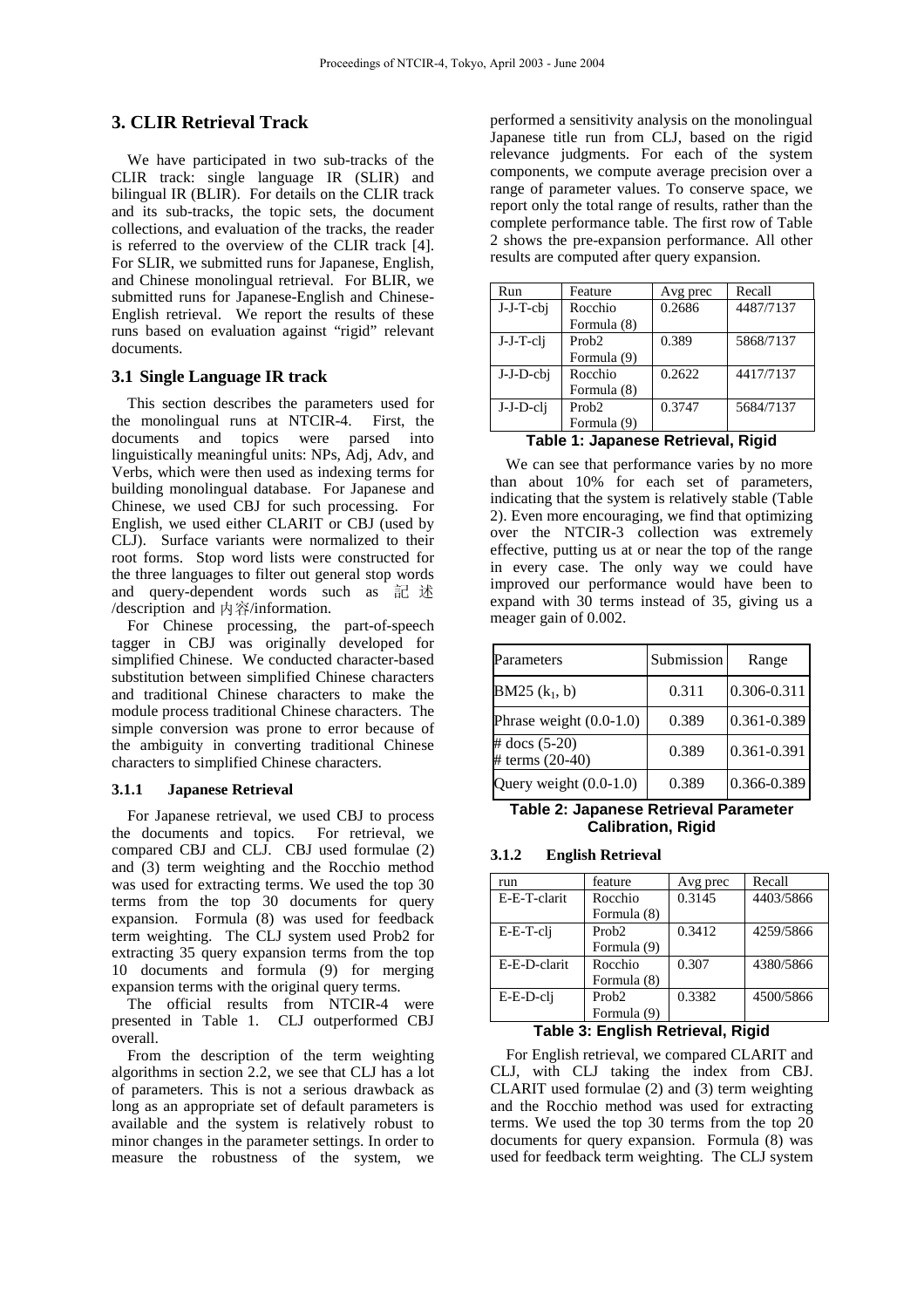used Prob2 for extracting query expansion terms and formula (9) for merging expansion terms with the original query terms.

The official results from NTCIR-4 were presented in Table 3. The CLJ based runs performed overall better compared with the CLARIT based runs.

## **3.1.3 Chinese Retrieval**

For Chinese retrieval, we compared CBJ and CLJ. In CBJ runs, we used tf\*idf score for term weighting and the Rocchio method for query expansion. We used the top 30 terms from the top 20 documents for query expansion. In CLJ runs, Prob2 was used for extracting expansion terms and scaled term weighting was used for merging feedback terms with the original query terms.

| run         | feature           | Avg prec | Recall    |
|-------------|-------------------|----------|-----------|
| C-C-T-cbi   | Rocchio           | 0.1327   | 874/1318  |
|             | Formula (8)       |          |           |
| C-C-T-cli   | Prob <sub>2</sub> | 0.1899   | 1017/1318 |
|             | Formula (9)       |          |           |
| $C-C-D-cbj$ | Rocchio           | 0.1384   | 809/1318  |
|             | Formula (8)       |          |           |
| C-C-D-cli   | Prob <sub>2</sub> | 0.1886   | 1062/1318 |
|             | Formula (9)       |          |           |

**Table 4: Chinese Retrieval, Rigid** 

The official results from NTCIR-4 were presented in Table 4. Again, CLJ based runs had higher scores than the CBJ based runs. However, the results of all our runs were low compared with those of many groups in the NTCIR-4 submission. Preliminary analysis suggests that missing lexical terms in the parsing dictionary and wrong conversion between simplified Chinese and traditional Chinese are the main causes for extracting wrong terms from the topics for indexing and retrieval.

For example, in topic 22 (合法經營, 起亞汽車 , 意見) the word "起亞" (Kia) is not registered in the CBJ traditional Chinese dictionary used for tokenization. Consequently, it was interpreted as verb "起" (rise, occur) and noun "亞" (Asia). Another example of missing lexical entries is topic 39 (外勞,驅逐,人權), in which "外勞" (foreign worker) is parsed as person name "外" (foreign) and verb "勞" (work). As a result, the system had low score for these topics.

In topic 26 (中國,反應,台灣,外交關係), the CBJ traditional Chinese dictionary has "關系", but doesn't have the correct word "關係". "關係 (relation)" was parsed as noun " 關 (checkpoint, custom)" and unknown word "係". This is due to the error in character convert between Simplified Chinese and Traditional Chinese characters.

The above errors suggest that we need to develop a better conversion algorithm between simplified Chinese characters and traditional Chinese characters, and that lexicon-free approaches, such as n-gram based indexing should

be incorporated into the indexing and retrieval processes.

## **3.2 Bilingual CLIR track**

For bilingual CLIR, we adopted query translation as the means for bridging the language gap between the query language and the document language. For Japanese-English retrieval, first, the Japanese topics were parsed into words and phrases with Japanese NLP module in CBJ. Then the terms were translated into English. For Chinese-English retrieval, we used a part-of-speech tagger to get the terms, without phrase construction, and then translate the Chinese terms into English.

For both types of runs, the English document collection was indexed as described in section 3.1.2. Once queries were translated from the source language to the target language English, English documents were retrieved the same way as in English monolingual retrieval as described in section 3.1.2.

#### **3.2.1 Japanese-English Retrieval**

The Japanese-English translation lexicon was a combination of several lexicons: the EDR Japanese-English bilingual dictionary<sup>1</sup>, the EDICT and ENAMDICT dictionaries<sup>2</sup>, a commercial frontend input lexicon ATOK developed by Justsystem<sup>3</sup>, a lexicon extracted from the Yomiuri parallel corpus [9] via a translation pair extraction tool, and a list of famous Chinese person names collected from the WWW.

We compared CBJ and CLJ for Japanese-<br>English retrieval. In addition to a very In addition to a very comprehensive translation lexicon and language independent features such as pseudo-relevance feedback, CBJ employs CLIR specific techniques as described in section 2.4 for obtaining and balancing the translations. For post-translation feedback, the Rocchio method was used for extracting the top 20 terms from the top 20 subdocuments with the desc topics and top 30 terms from the top 10 documents with the title topics. Feedback terms were merged with original query terms based on formula (8).

| Run                                            | feature           | Avg    | Recall    |  |  |
|------------------------------------------------|-------------------|--------|-----------|--|--|
|                                                |                   | prec   |           |  |  |
| $J-E-T-cbj$                                    | Rocchio           | 0.2131 | 3688/5866 |  |  |
|                                                | Formula (8)       |        |           |  |  |
| J-E-T-cli                                      | Prob <sub>2</sub> | 0.2125 | 2965/5866 |  |  |
|                                                | Formula (9)       |        |           |  |  |
| J-E-D-cbi                                      | Rocchio           | 0.262  | 3885/5866 |  |  |
|                                                | Formula (8)       |        |           |  |  |
| J-E-D-cli                                      | Prob <sub>2</sub> | 0.2427 | 3733/5866 |  |  |
|                                                | Formula (9)       |        |           |  |  |
| anangen Englich Dotrioval<br>Tabla E.<br>Dinid |                   |        |           |  |  |

**Table 5: Japanese-English Retrieval, Rigid** 

1 http://www.iijnet.or.jp/edr/E05JEBIL.txt

3 www.atok.com

 $\overline{a}$ 

<sup>2</sup> http://www.csse.monash.edu.au/~jwb/edict.html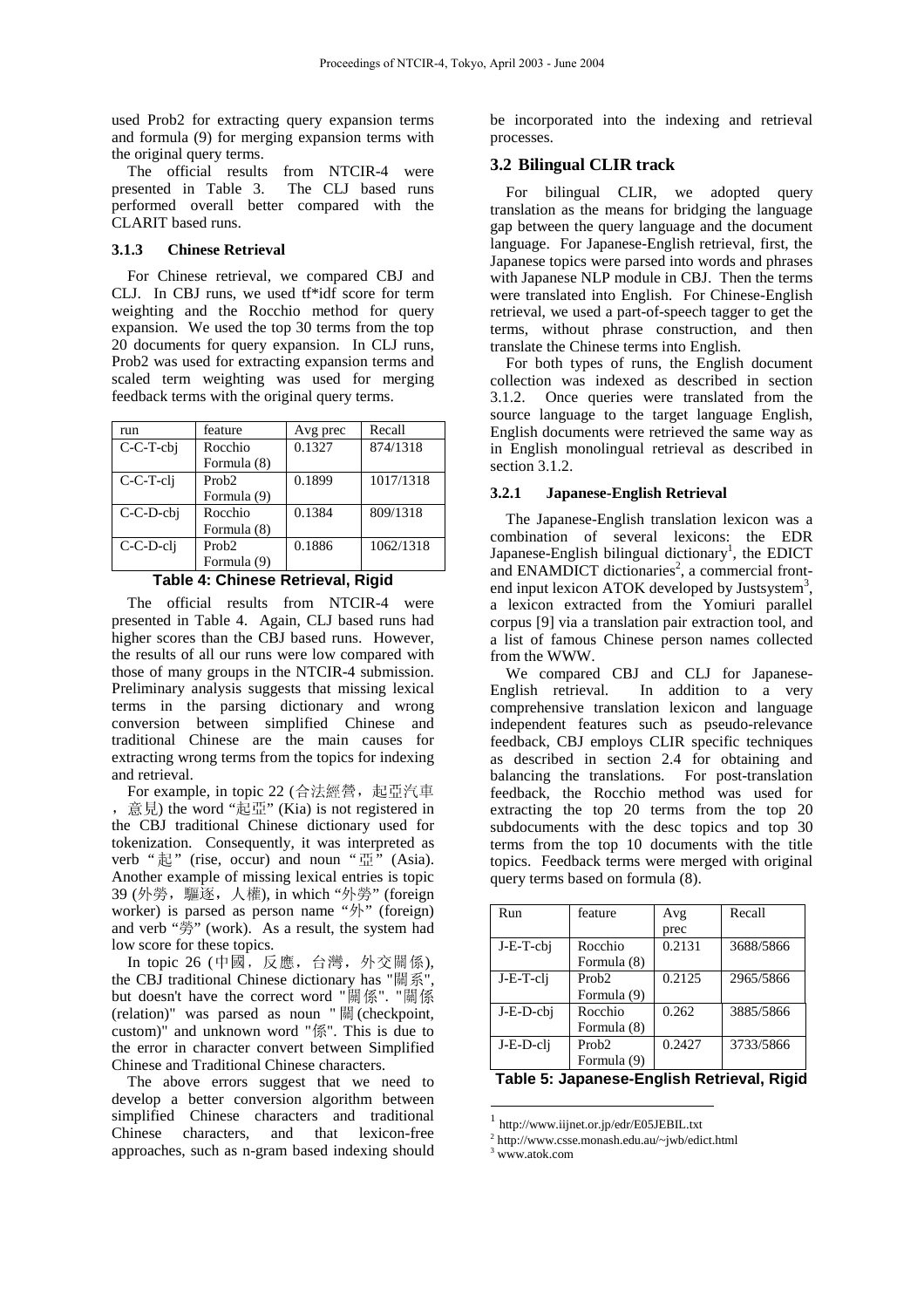For CLJ runs, we took the translated expanded query from CBJ and conducted another round of query expansion. Here, Prob2 was used for extracting feedback terms, which were then merged with the CBJ-query terms based on formula (9).

Table 5 shows the results with both systems for title and description queries. The results show that with additional round of feedback on top of CBJ output, CLJ was not able to improve the retrieval performance further.

## **3.2.2 Chinese-English Retrieval**

The Chinese-English translation lexicon was based on CEDICT version  $3<sup>1</sup>$ , which has a total of more than 51,400 entries, expanded with a lexicon of technical terms of about 1400 entries collected from the WWW, and a list of names of about 1000 famous person names. The list of famous persons was constructed by converting the famous person name lexicon in the Japanese-English lexicons described in the previous section. We call this lexicon expanded CEDICT or expCEDICT. For the Chinese-English retrieval task, we further expanded the expCEDICT lexicon by adding translations of multi-word term translations. We used CLARIT for English retrieval for all the experiments reported here.

Our approach to translating multi-word terms for Japanese and Chinese is based on previous work for European languages [5]. The method, similar to [8], involves generating possible candidate translations using a bilingual dictionary and then attesting the candidates, ranking them by their frequency in a reference corpus. The steps are as follows:

- Extract all multiword terms using NLP modules from corpus
- Find those terms unknown to CEDICT
- Among those find those terms whose parts are known to CEDICT
- Generate English translation candidates for these phrases by translating their subparts translation candidates in NTCIR-3

With the NTCIR-3 Chinese evaluation corpus, we extracted and validated 236,652 multi-word Chinese terms and their corresponding translations.

We used the Chinese-English retrieval track as a small-scale experiment on the effectiveness of the additional translations of the multi-word terms. For this experiment, we used the Rocchio method for post-translation query expansion, by extracting the top 30 terms from the top 20 documents. Multi-word terms were down-weighted to 0.2. We did not use translation disambiguation for choosing the best translations, as we did not have time to adapt our existing disambiguation module to deal with multi-word terms.

Table 6 shows the retrieval results for both the title and description topics. The results showed

 $\overline{a}$ 

that by expanding the base lexicon with automatically extracted translations of phrases, retrieval performance can be improved slightly, but the improvement is not significant. Description based runs had lower precision scores than the title based runs. This is probably due to the increasing noise in translation when more terms were translated, which suggests that translation disambiguation should be incorporated into the process.

| Run       | feature    | Avg prec | Recall    |  |
|-----------|------------|----------|-----------|--|
| $C-E-T-1$ | expCedict  | 0.1627   | 3041/5866 |  |
| $C-F-T-2$ | expCedict  | 0.166    | 3378/5866 |  |
|           | <b>MWE</b> |          |           |  |
| $C-E-D-1$ | expCEDICT  | 0.1552   | 3103/5866 |  |
| $C-E-D-2$ | expCedict  | 0.1557   | 3184/5866 |  |
|           | <b>MWE</b> |          |           |  |

**Table 6: Chinese-English Retrieval, Rigid** 

## **4. Post-NTCIR-4 Analysis**

After NTCIR-4 workshop, we have classified the errors in our NTCIR-4 Japanese-English retrieval submission into types as shown in Table 7. Table 8 presents the distributions of the error types for both our T-run (title) and D-run (description).

As one can see from Table 8, disambiguation (E2.1) was the major cause of error, followed by pseudo-relevance feedback (E2.2). As mentioned in section 2.4, the disambiguation module currently implemented in our system simply checks whether a translation appears in any corresponding sentences in parallel corpora, without checking the semantic validity of the translations in relation with other terms or translations, or checking the strengths of associations between the query terms and their translations. As a result, the disambiguation process was not always effective in filtering out incorrect translations. PRF in the CBJ-based cross-language retrieval system used normalized merging strategies (section 2.2) and lacked effective tuning of weights of original query terms and expansion terms. As a result, the greater the number of expansion terms, the bigger<br>their effect on document scoring. We have their effect on document scoring. observed in our monolingual experiments that the scaled merging strategy is overall more robust, which we should consider implementing in our next version of CLIR system.

As part of our system analysis, we examined the contributions of the different strategies implemented in our CLIR system as previously described in section 2.4. The examined strategies included multi-word term down-weighting and pseudo-relevance feedback, which are general strategies for information retrieval, and disambiguation, translation structuring, and suppression of low distribution terms, which are CLIR-specific strategies.

<sup>1</sup> http://www.ldc.upenn.edu/doc/LDC2002L27/readme.txt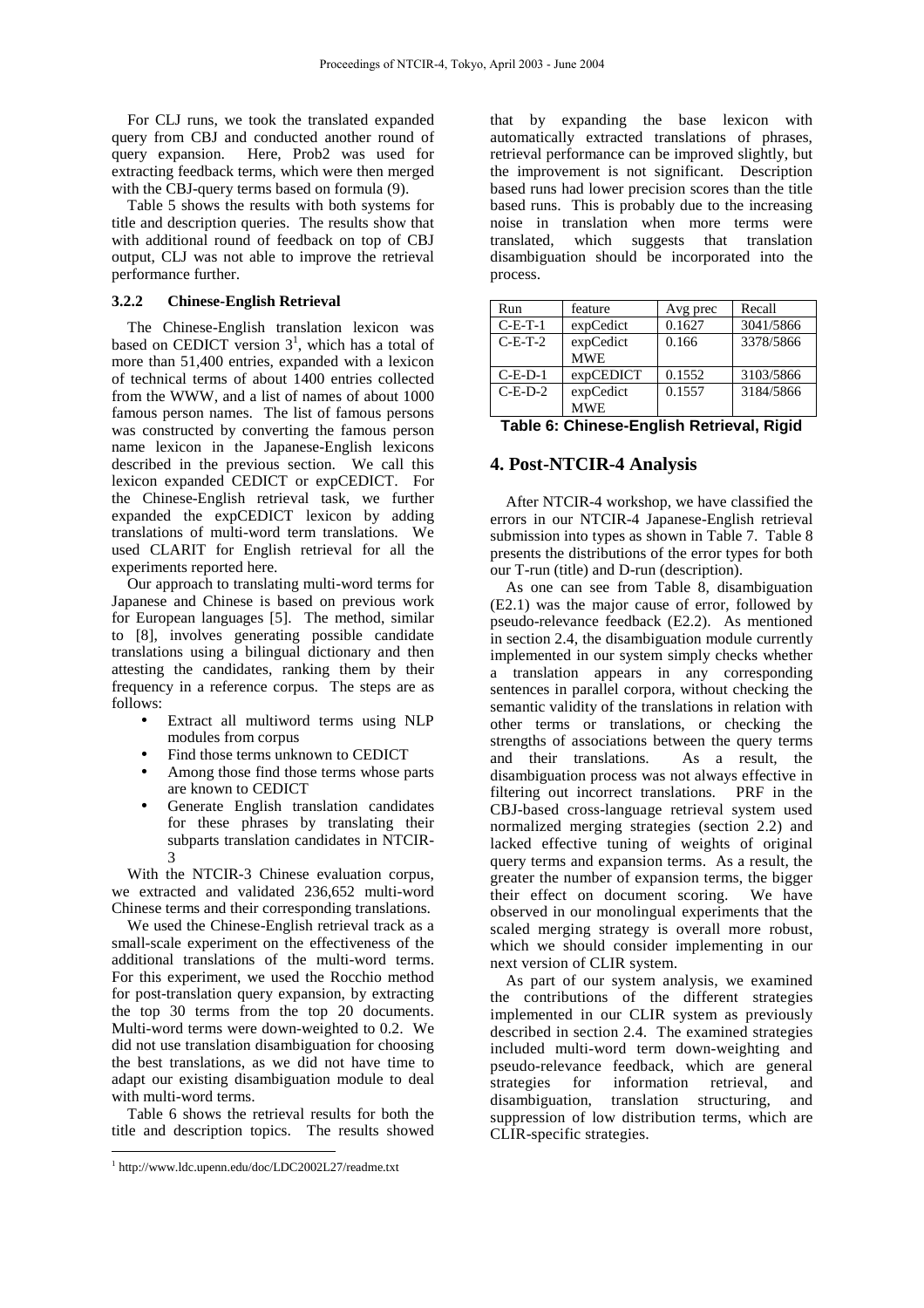As an example, Table 9 presents the contribution of the individual strategies when used alone with the bilingual baseline for the Truns based on the Rigid evaluation. We compare the results against both the English monolingual baseline runs (with an average precision of 0.3412 based on Rigid evaluation) and the bilingual baseline runs (designated as Baseline).

Compared with the baselines, the T-run with combined strategies achieved 62.5% of monolingual baseline and 141.2% of bilingual baseline based on Rigid evaluation. We make two observations about the results. First, when the strategies are combined, we observe that the system performance achieved by the integrated combination of strategies performed better than simply summing up the contributions of the individual strategies. For instance, summing up the contribution of each component in Table 9 produced a cumulative improvement of 0.0347, while the integrated system produced an improvement of 0.0622. Second, while the strategies "disambiguation", "RPF", and "suppress low distribution terms" improved the MAP scores, the strategies "multi-word term down-weighting" and "query structuring" caused<br>performance degradation. Yet the integrated performance degradation. system recovered those losses and actually achieved a performance improvement. This suggests that the interaction of the strategies is synergetic, overcoming any negative effects of the individual strategies.

Our follow-up experiments show that multiword term down-weighting favorably interacts with other strategies, resulting in general performance improvements. Query structuring, however, causes complications when combined with other strategies, generally reducing performance. In our future work, we plan to explore whether other approaches of query structuring such as OR, or AVG (average) would improve its contribution.

In contrast, with the longer D-run topics, we observed that all the investigated strategies improved performance over the baselines, including the two strategies "multi-word term down-weighting" and "query structuring" that degraded performance for the T-runs when individually applied. In fact, the best two contributors included pseudo-relevance feedback and query structuring.

## **5. Summary**

In NTCIR-4, we conducted monolingual and bilingual experiments to compare three retrieval systems under development at Justsystem Corporation in Japan and Clairvoyance Corporation in the USA. With the experiments at NTCIR-4, we evaluated the commercial and research versions of our retrieval systems. The CLIR experiments have shown promise for some of the newly developed techniques, such as scaled merging during feedback.

After NTCIR-4, we conducted more Japaneseto-English retrieval experiments to evaluate the contributions of individual strategies. With the shorter Title topics, PRF and disambiguation have been major performance enhancers, but query structuring and multi-word term down-weighting have been shown to affect retrieval performance negatively. Examination of multi-word term down-weighting with other strategies showed positive interaction between multi-word term down-weighting and other strategies, suggesting synergy in combinations of strategies. However, query structuring with other system component did not show any positive interaction. Query structuring affects how weights are computed for multi-word terms and their subterms, and how multiple translations are weighted. Given the positive effect of query structuring reported in previous work [6] and its positive effect on longer topics, in our future work, we will explore more other methods of query structuring.

## **References**

- [1] Evans, D.A., and Lefferts, R.G.: CLARIT–TREC Experiments. Information Processing and Management. 31(3) (1995) 385–395
- [2] Fujita, S. 1999. Notes on Phrasal Indexing: JSCB Evaluation Experiments at NTCIR AD HOC" In Proceedings of the First NTCIR Workshop on Research in Japanese Text Retrieval and Term Recognition.
- [3] Kishida, K., Chen, K. Lee, S., Kuriyama, K., Kando, N., Chen, H., Myaeng, S. H., Eguchi, K. 2004. Overview of CLIR Task at the Forth NTCIR Workshop. In this volume.
- [4] Oyama, K, Ishida, E., and Kando, N. (eds) 2003. NTCIR Workshop 3: Proceedings of the Third NTCIR Workshop on Research in Information Retrieval, Automatic Text Summarization and Question Answering.
- [5] Grefenstette, G. 1999. The WWW as a Resource for Example-based MT Tasks. In ASLIB'99 Translating and the Computer 21
- [6] Pirkola, A., Puolamaki, D., Jarvelin, K. 2003. Applying query structuring in cross-language retrieval. Information Processing and Management, Vol 39(3) 391–402
- [7] Robertson, S.E. and Walker, S. 1994. Some Simple Effective Approximations to the 2-Poisson model for Probabilistic Weighted Retrieval. In Proceedings of the ACM SIGIR Conference, pp. 232–241.
- [8] Sato, S. and Nagao, M. 1990. Towards memorybased translation. In H. Karlgren, editor, In Proceedings of COLING'90, pages 247–252, Helsinki
- [9] Utiyama, M., Isahara, H. Alignment of Japanese-English News Articles and Sentences. In IPSJ SIGNotes Fundamental Infology Abstract No. 068– 003